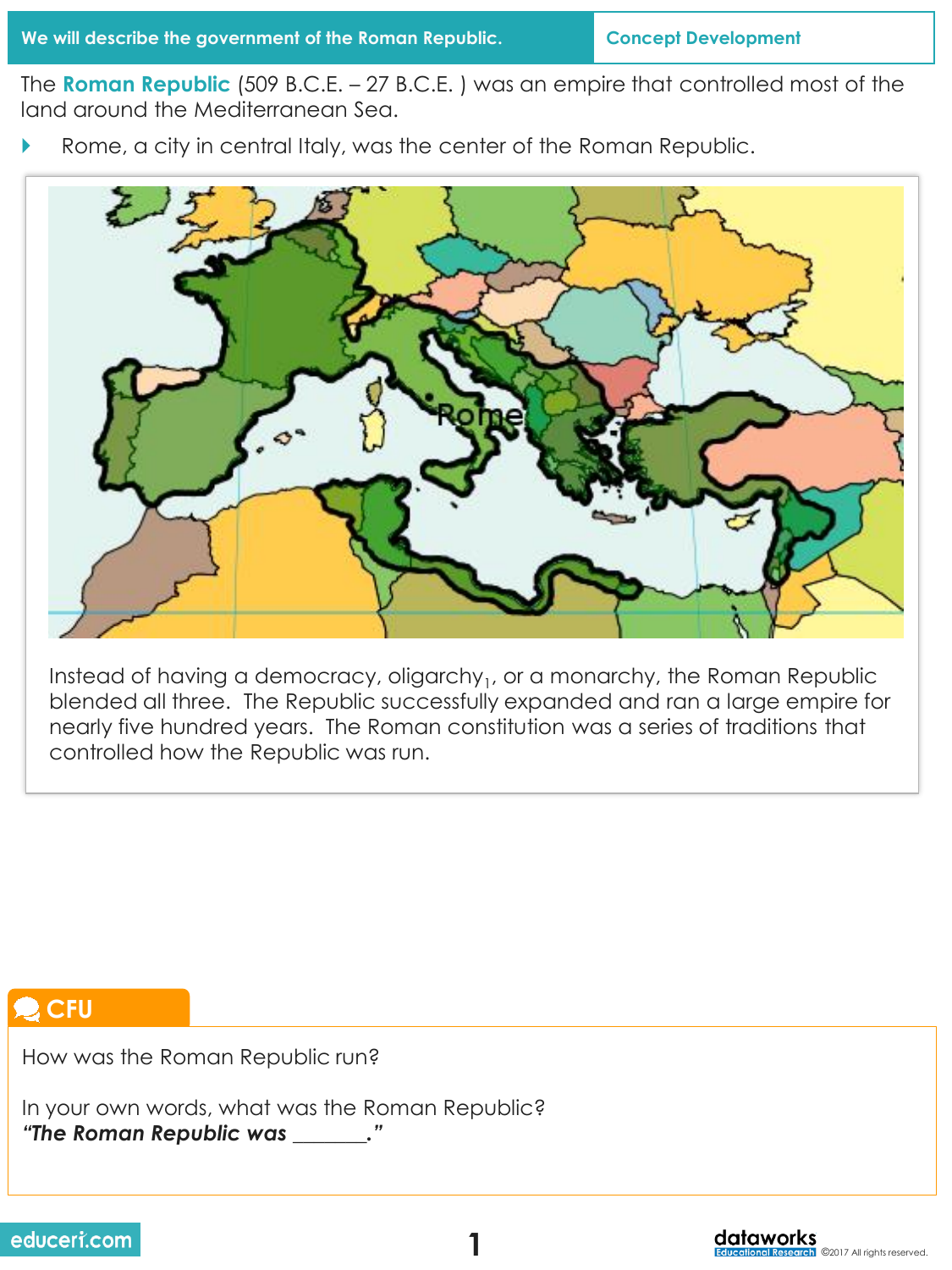The **Roman Republic** (509 B.C.E. – 27 B.C.E. ) was an empire that controlled most of the land around the Mediterranean Sea.

- Rome, a city in central Italy, was the center of the Roman Republic.
- The **Government of the Roman Republic** was a tripartite system with **three different parts** with **different powers**.
- The three parts also had powers over each other to act as checks and balances for each other.

| <b>Government of the Roman Republic</b> |                                                                                                                                                                                      |  |
|-----------------------------------------|--------------------------------------------------------------------------------------------------------------------------------------------------------------------------------------|--|
| <b>Consuls</b>                          | Two consuls were elected each year.<br>The term for a consul was one year.<br>Held executive power (like the president of the United States)                                         |  |
| The Senate                              | Group of 300 noble men.<br>Chosen by the consuls and serving for life.<br>Created laws.                                                                                              |  |
| The Assembly                            | The Assembly was made up of all citizens of Rome.<br>Could declare war and suggest laws, but it could be overruled<br>by the Senate.<br>Chose which sengtors would become consuls.   |  |
| <b>Dictators</b>                        | Senate could call for a dictator to be appointed in<br>emergencies.<br>Dictator held all the power of the government as long as the<br>emergency lasted and no more than six months. |  |

# **CFU**

Describe the office of consul in the Roman Republic. Who was the Roman Senate made up of? …the Assembly?

Why would a dictator be appointed? For how long could he be dictator?

In your own words, describe the government of the Roman Republic.

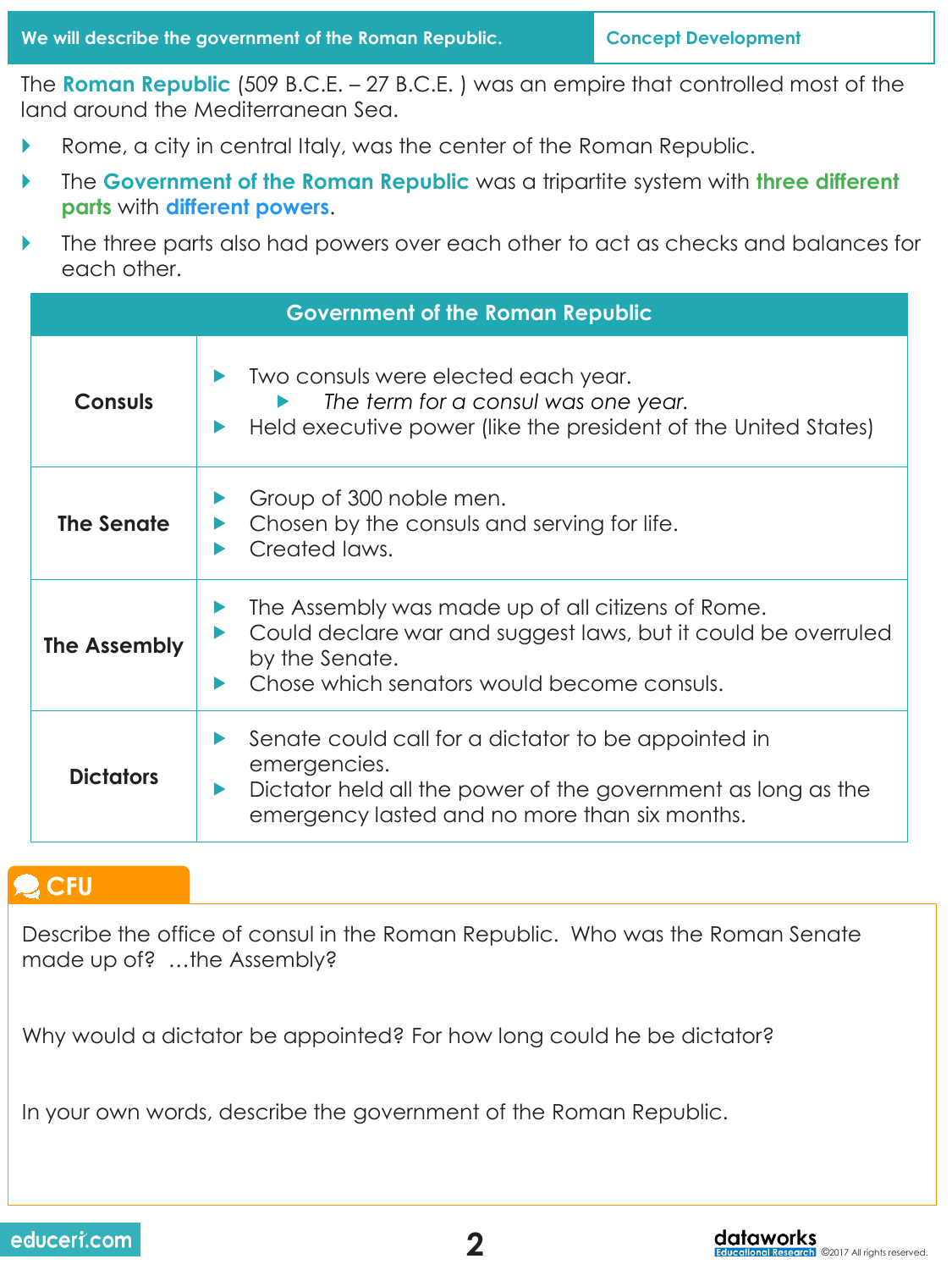The **Roman Republic** (509 B.C.E. – 27 B.C.E. ) was an empire that controlled most of the land around the Mediterranean Sea.

- Rome, a city in central Italy, was the center of the Roman Republic.
- The **Government of the Roman Republic** was a tripartite system with **three different parts** with **different powers**.
- The three parts also had powers over each other to act as checks and balances for each other. **Consuls**



**Assembly** votes for Consuls from Senate each year

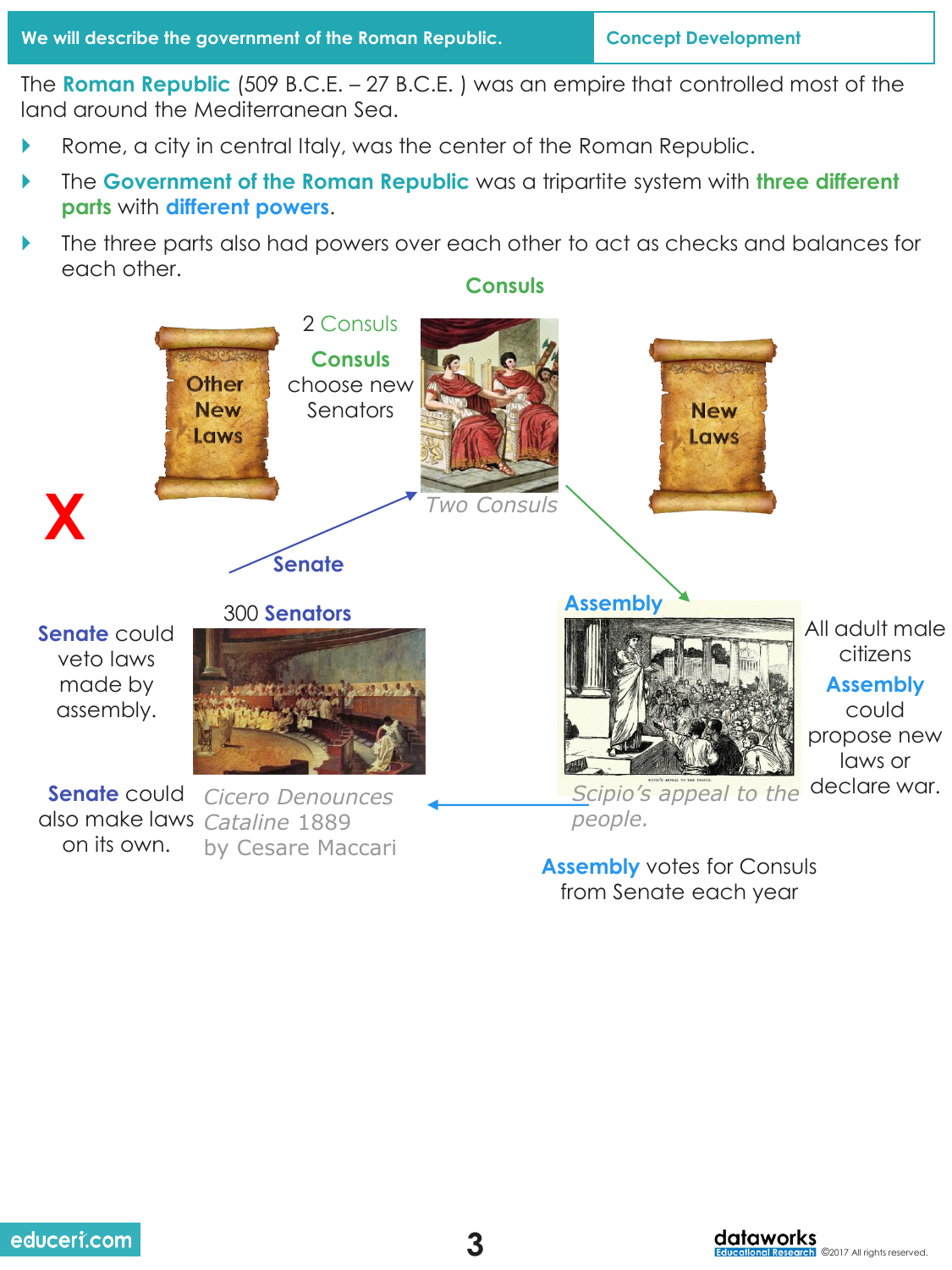- 1. Read the graphic organizer to identify the required information.<br>2. Read the text carefully.
- Read the text carefully.
- 3. Identify the responsibilities of the part of the Roman Republic. (underline)
- 4. Identify checks and balances related to the power of each part. (circle)
- 5. Complete the graphic organizer.

| <b>Government of the Roman Republic</b> |                       |                            |
|-----------------------------------------|-----------------------|----------------------------|
|                                         | <b>Responsibility</b> | <b>Checks and Balances</b> |
| <b>Consuls</b>                          |                       |                            |

5. The head of government was made up of two elected consuls. 6. These consuls were normally members of the senate who had been elected to serve for one year. 7. The most important power of the consul was their control of the army. 8. The consuls also chose new members of the Senate, ran the government, oversaw the work of government workers, and acted as judges. 9. When the two consuls acted together they had a great deal of power. 10. However, neither could act alone. 11. The consuls could check each other's power; they had the authority to veto<sub>1</sub> decisions they thought were wrong.

| <b>Government of the Roman Republic</b> |                       |                            |
|-----------------------------------------|-----------------------|----------------------------|
|                                         | <b>Responsibility</b> | <b>Checks and Balances</b> |
| <b>The</b><br>Senate                    |                       |                            |

12. The senate was made up of 300 members, mainly from the patrician class; these were noble and wealthy families in Ancient Rome. 13. The members of the senate created the laws, and controlled the spending of money. 14. Senators were not elected, but rather they were chosen by the consuls and served for life. 15. However, the Senate helped the consuls, especially when it came to matters of military conflict. 16. The Senate could also call for the appointment of a dictator<sub>2</sub> in cases of emergency. 17. Meetings of the Senate began at dawn with an order from the magistrate, or the leader of the Senate. 18. The meetings were public. 19. The Senate could then act on its own, even against the will of the magistrate. 20. The magistrate could bring up any proposal he wished when it came time for the Senate to vote. 21. Before any proposal, was passed, it could be vetoed. 22. There were two ways to vote in the Senate. 23. If the issue was minor, then it could be voted on by either a raise of hands or by voice. 24. If the issue was of some importance, then a physical division of the Senate took place with Senators choosing either side of the chamber $_4$  to sit in order to cast a vote.

educeri.com



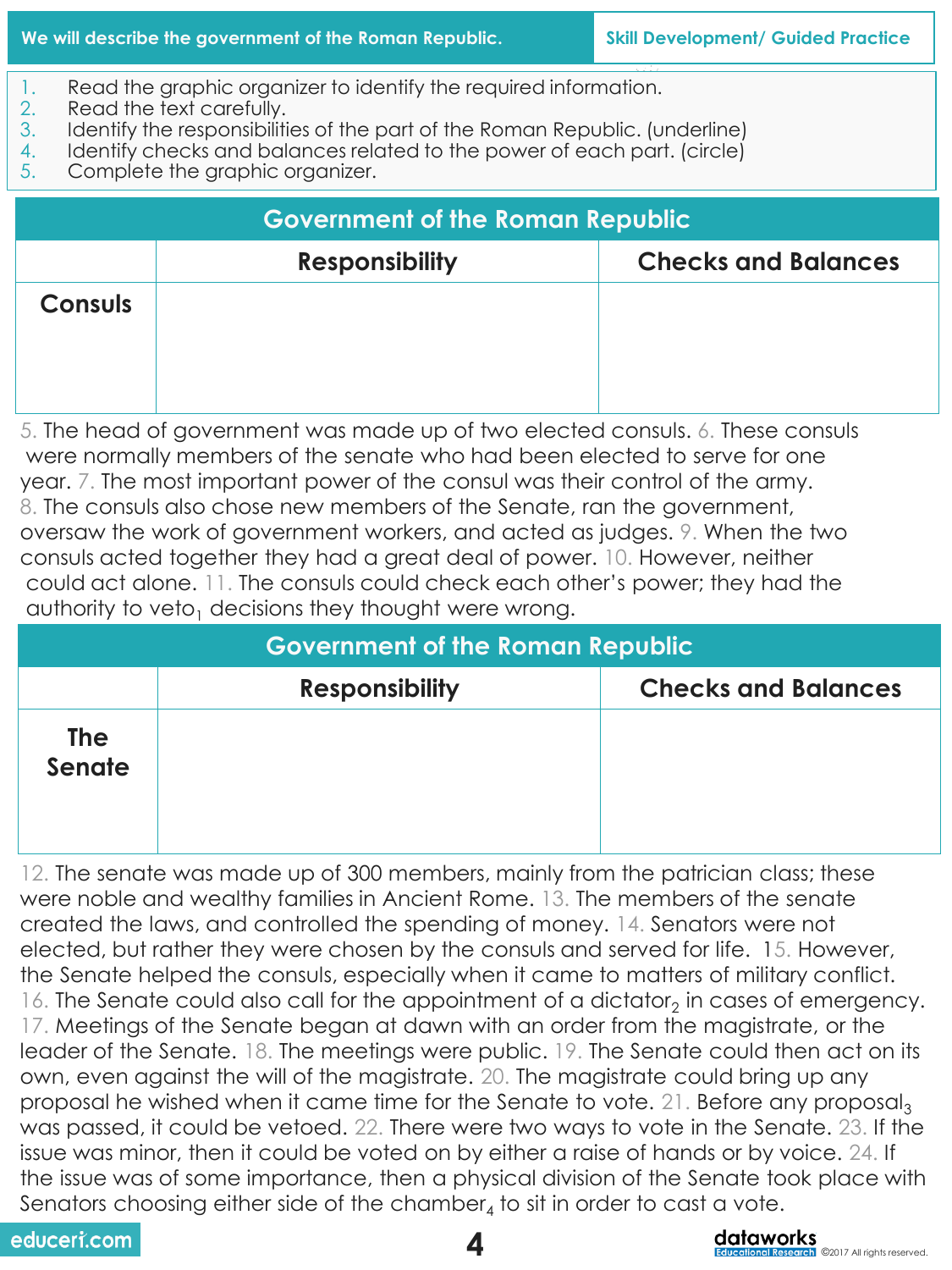- 1. Read the graphic organizer to identify the required information.<br>2. Read the text carefully.
- Read the text carefully.
- 3. Identify the responsibilities of the part of the Roman Republic. (underline)
- 4. Identify checks and balances related to the power of each part. (circle)
- 5. Complete the graphic organizer.

| <b>Government of the Roman Republic</b> |                       |                            |
|-----------------------------------------|-----------------------|----------------------------|
|                                         | <b>Responsibility</b> | <b>Checks and Balances</b> |
| <b>The</b><br><b>Assembly</b>           |                       |                            |

25. The assembly was part of government controlled by the plebeians or citizens of Rome. 26. The citizens assembled in the Forum<sub>5</sub> and voted. 27. At first the assembly had limited power; though they could vote and suggest laws, the senate could block decisions made by the assembly. 28. The assembly could also declare war, but the senate could block this decision as well. 29. However, the assembly had one power that could control the senate. 30. It was the job of the assembly to choose who, from the Senate, would become consuls. 31. The only citizens that were allowed to vote were adult, land-owning male citizens; women were not allowed to vote.

| <b>Government of the Roman Republic</b> |                       |                            |
|-----------------------------------------|-----------------------|----------------------------|
|                                         | <b>Responsibility</b> | <b>Checks and Balances</b> |
| <b>Dictators</b>                        |                       |                            |

32. In times of crisis a dictator was elected. 33. His word was law. 34. As soon as he was appointed<sub>6</sub>, he became chief executive<sub>7</sub> and supreme military commander. 35. The dictator had greater independence from the Senate, more power of punishment without a trial, and he was not held responsible for his actions. 36. He could rule by decree<sub>8</sub> and change any law he wanted.  $37$ . He could introduce new laws into the Roman constitution, and it did not require approval by the Roman assemblies. 38. He was only in power until the crisis was over. 39. Once the problem was dealt with, the Senate and the two consuls returned to power.

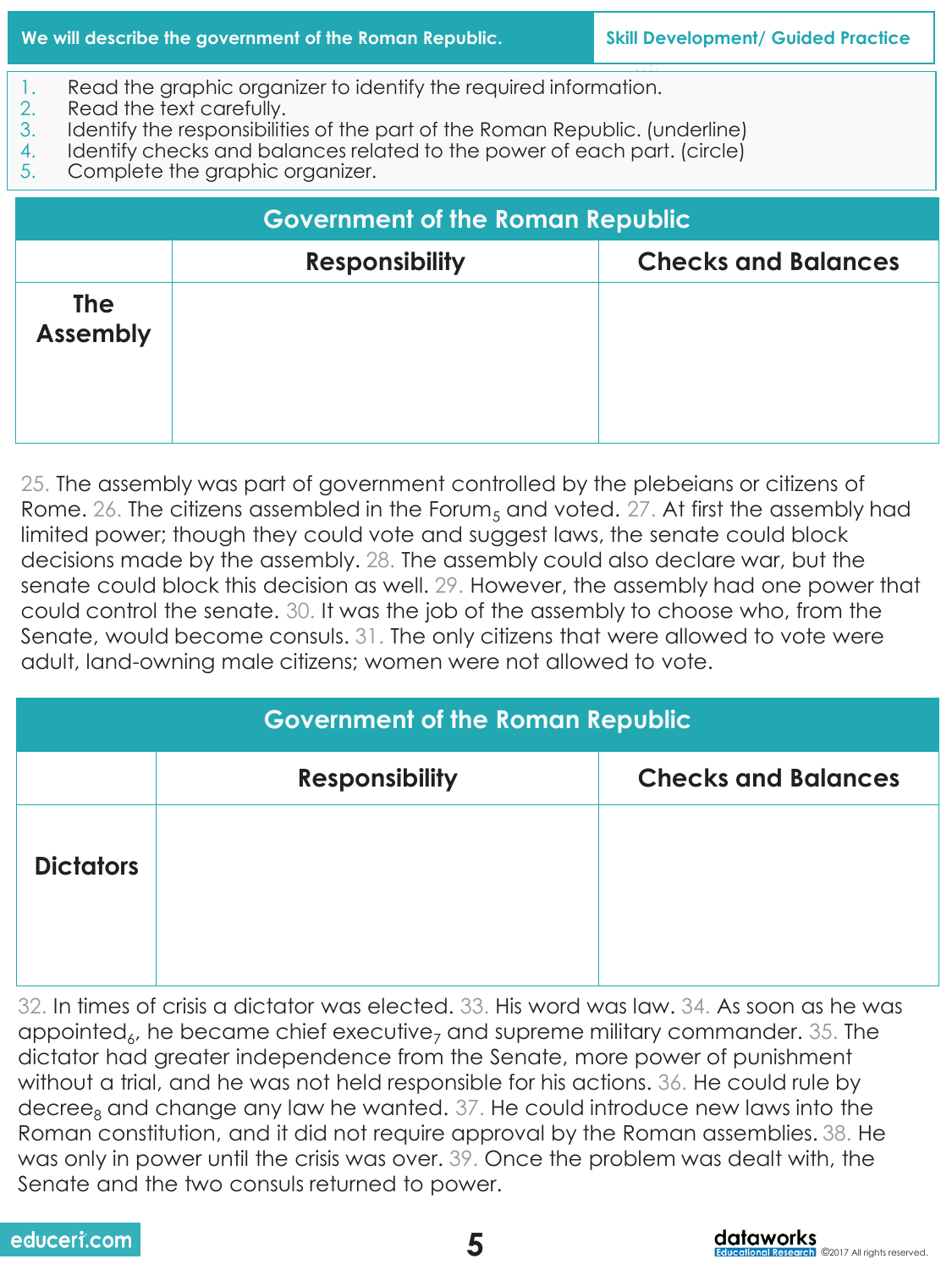| <b>Government of the Roman Republic</b> |                       |                            |
|-----------------------------------------|-----------------------|----------------------------|
|                                         | <b>Responsibility</b> | <b>Checks and Balances</b> |
| <b>Consuls</b>                          |                       |                            |
| <b>The</b><br>Senate                    |                       |                            |
| <b>The</b><br><b>Assembly</b>           |                       |                            |
| <b>Dictators</b>                        |                       |                            |

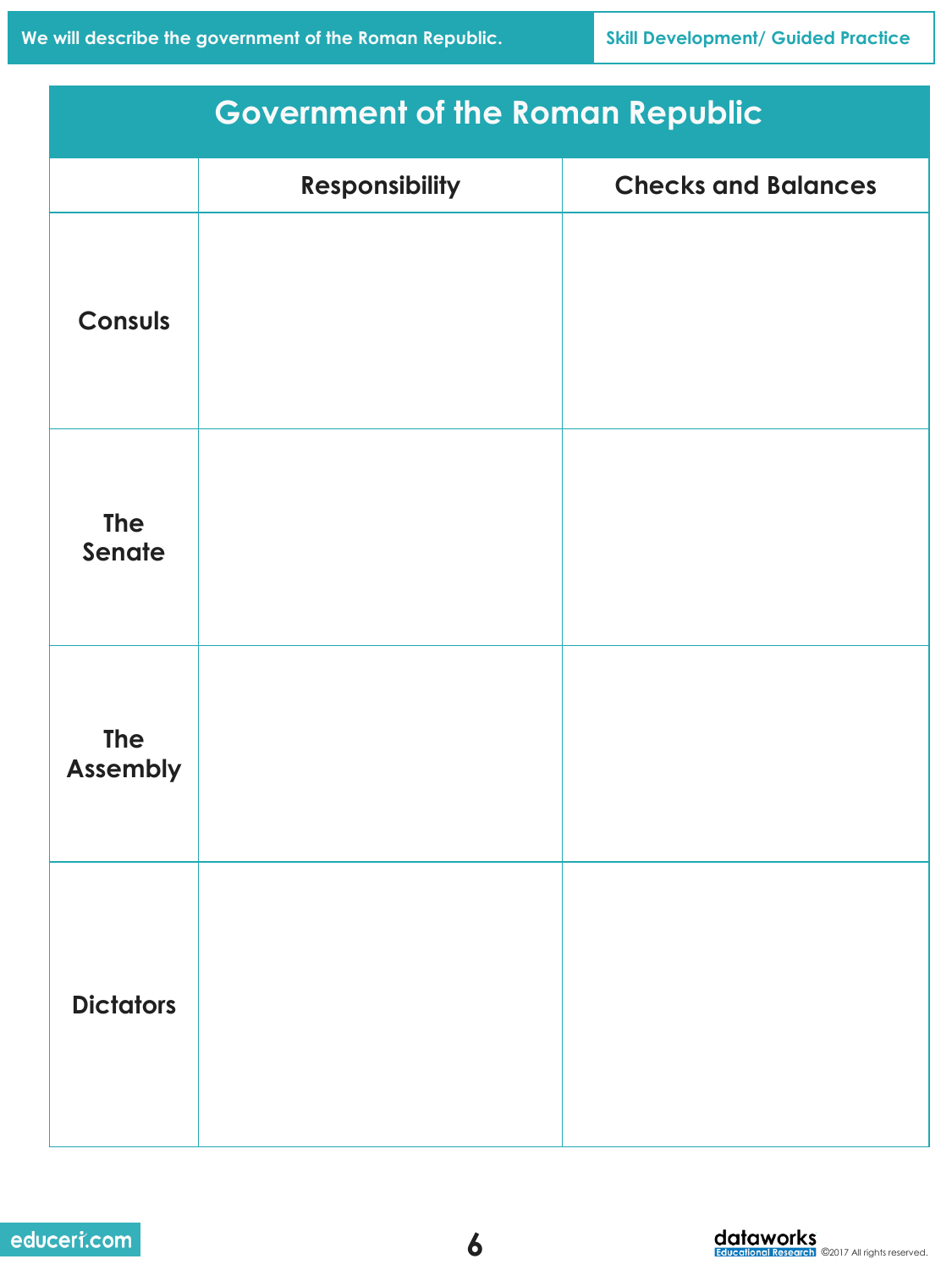| We will describe the government of the Roman Republic.                                      | <b>Closure</b> |                       |
|---------------------------------------------------------------------------------------------|----------------|-----------------------|
| <b>Skill Closure.</b><br>Summarize the government of the Roman Republic.                    |                |                       |
|                                                                                             |                |                       |
|                                                                                             |                |                       |
|                                                                                             |                |                       |
| <b>Concept Closure.</b><br>Explain the value of having a system of checks and balances.     |                |                       |
|                                                                                             |                |                       |
|                                                                                             |                |                       |
|                                                                                             |                |                       |
| Closure.<br>What did you learn today about describing the government of the Roman Republic? |                |                       |
|                                                                                             |                | <b>Word Bank</b>      |
|                                                                                             |                | <b>Roman Republic</b> |
|                                                                                             |                | Consul                |
|                                                                                             |                | Senate                |

**Government**

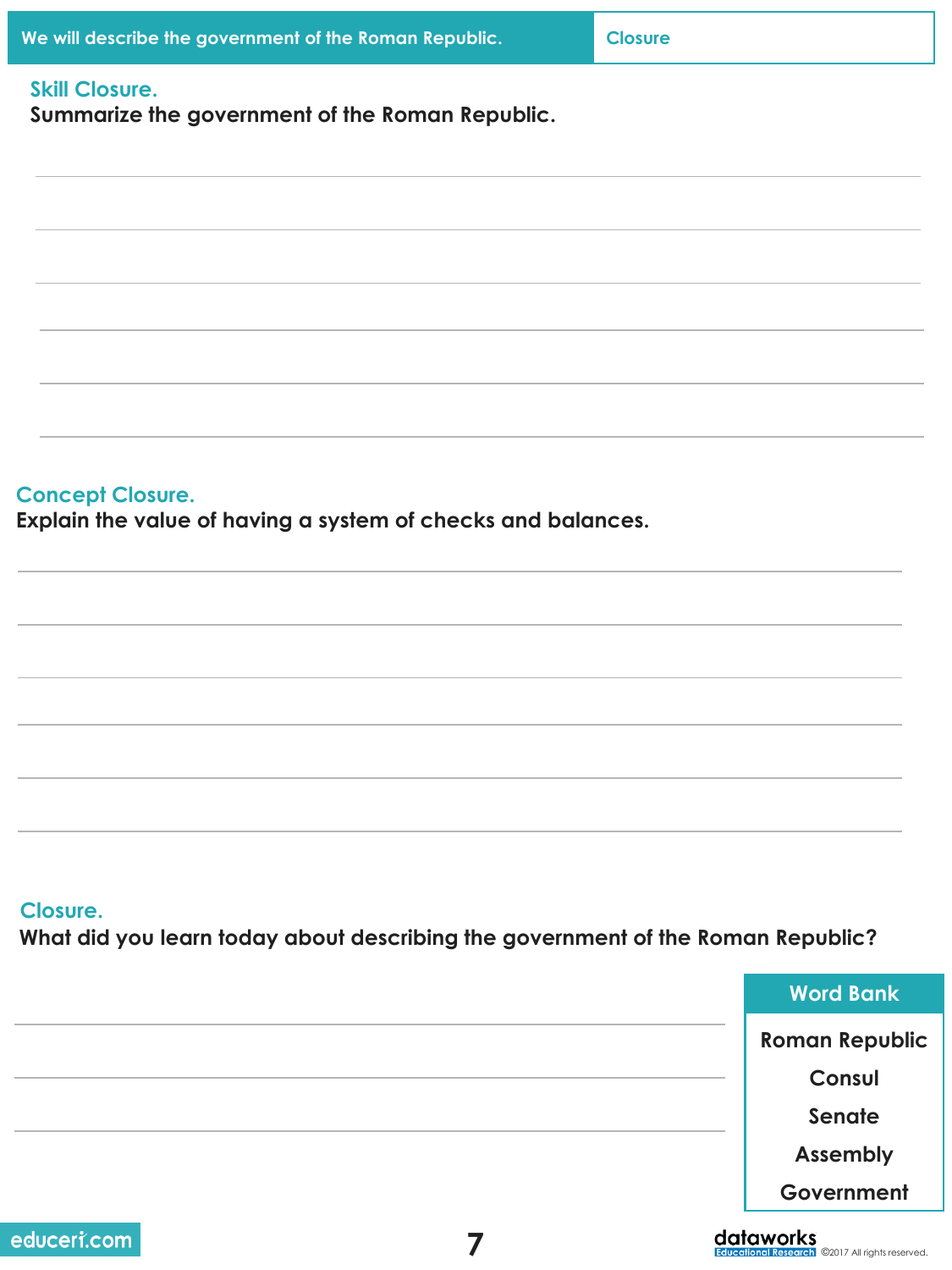#### **Independent Practice.**

## **Read the statement. Use the text and graphic organizer to answer the questions.**

1. Describe the responsibilities of the Roman consuls.

2. Describe the powers of the Roman Senate.

3. Describe the powers of the assembly.

4. In your own words, describe the checks and balances in the Roman Republic.

5. What do you think is the most important part of the government of the Roman Republic? Why?